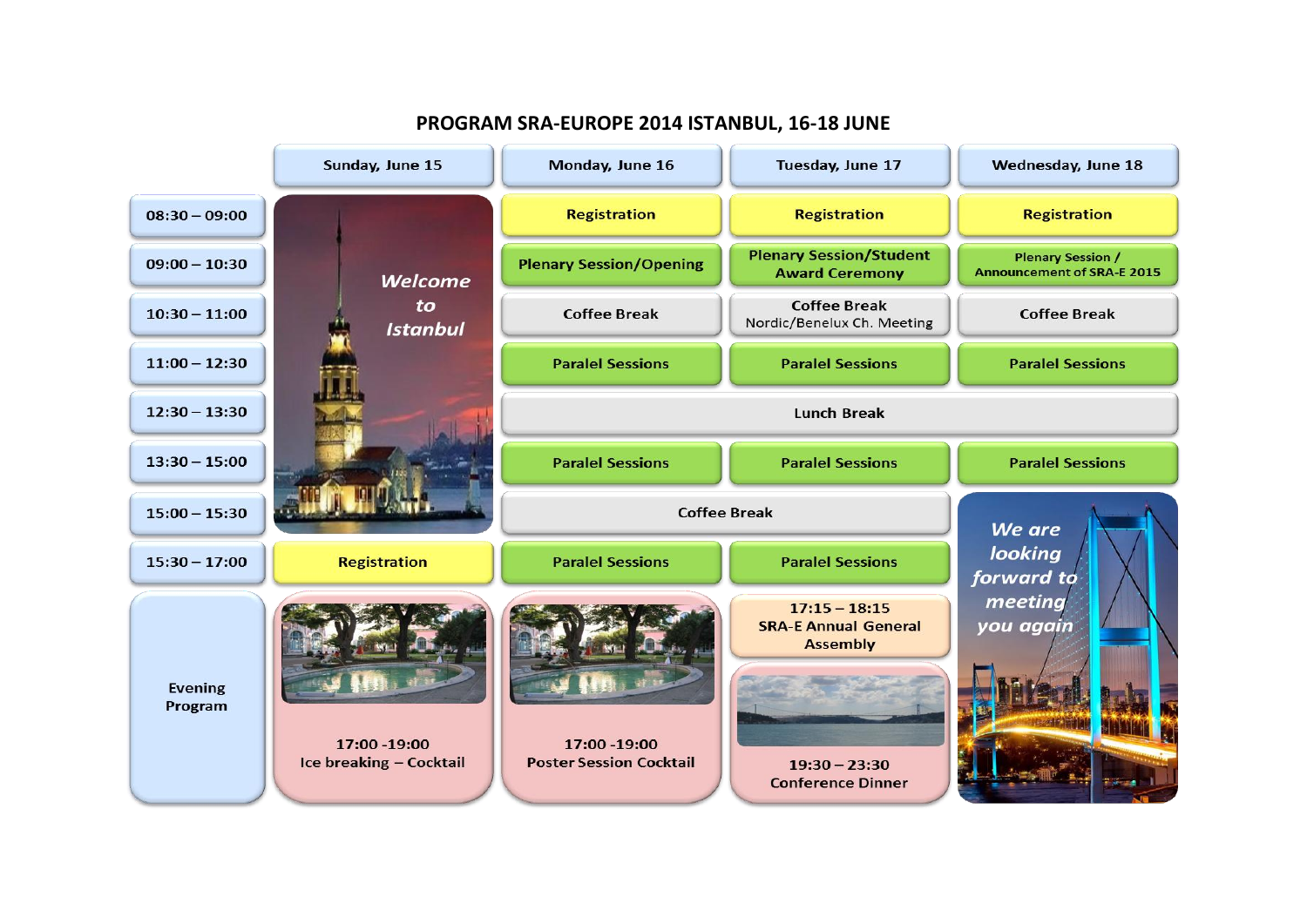|                    |     | Monday June 16                                                                                                                          | Tuesday June 17                                                                                 | <b>Wednesday June 18</b>                                                              |
|--------------------|-----|-----------------------------------------------------------------------------------------------------------------------------------------|-------------------------------------------------------------------------------------------------|---------------------------------------------------------------------------------------|
| 08:30-09:00        |     | Registration                                                                                                                            | Registration                                                                                    | Registration                                                                          |
| 09:00-10:30        | 109 | Welcome address                                                                                                                         | Keynotes: Comfort & Erdik                                                                       | Keynotes: Menoni & Eiser                                                              |
|                    |     | Keynotes: Renn & Weichselgartner                                                                                                        | <b>Student Award Ceremony</b>                                                                   | Announcement of SRA-Europe 2015                                                       |
| 10:30-11:00        |     | <b>Coffee Break</b>                                                                                                                     | <b>Coffee Break</b>                                                                             | <b>Coffee Break</b>                                                                   |
|                    |     |                                                                                                                                         | Nordic / Benelux Chapters Meeting (131)                                                         |                                                                                       |
| 11:00-12:30        | 106 | SRA-E & ERSA JOINT SPECIAL SYMPOSIUM - Socio-Spatial<br>Vulnerability and Resilience of Regions                                         | SRA-E & ERSA JOINT SPECIAL SYMPOSIUM- Disaster<br>Governance and Regional Adaptation Strategies | SRA-E & ERSA JOINT SPECIAL SYMPOSIUM - Urban<br>Vulnerability and Resilience Planning |
|                    | 230 | SYMPOSIUM - Emerging Risks: From the basic concept<br>towards a European Risk Radar - applications to New<br>Technologies related risks | SYMPOSIUM - Resilience as an Orientation for Inclusive Risk<br>Management (I)                   | <b>FOOD SECURITY II</b>                                                               |
|                    | 107 | <b>MAJOR RISKS I</b>                                                                                                                    | <b>CLIMATE CHANGE</b>                                                                           | <b>RISK PERCEPTION IV</b>                                                             |
|                    | 227 | <b>RISK COMMUNICATION I</b>                                                                                                             | SAFETY AND SECURITY                                                                             | RISK IN TRANSPORTATION                                                                |
|                    | 213 | <b>RISK MANAGEMENT</b>                                                                                                                  | <b>RISK COMMUNICATION III</b>                                                                   | RISK COMMUNICATION IV                                                                 |
| 12:30-13:30        |     | <b>Lunch Break</b>                                                                                                                      | <b>Lunch Break</b>                                                                              | <b>Lunch Break</b>                                                                    |
| 13:30-15:00        | 230 | SYMPOSIUM - Managing Energy Transition in the U.S. and<br>Germany: Governance, Infrastructural Planning, and Public<br>Acceptance       | SYMPOSIUM - Resilience as an Orientation for Inclusive Risk<br>Management (II)                  | ECONOMIC LOSSES AND INSURANCE                                                         |
|                    | 213 | SYMPOSIUM - Governance of Emerging or Slow-Developing<br>Catastrophic Risks                                                             | SYMPOSIUM - Risk -based SecurityPolicy                                                          | URBAN AND STRUCTURAL RISKS III                                                        |
|                    | 227 | <b>RISK PERCEPTION I</b>                                                                                                                | <b>FOOD SECURITY I</b>                                                                          | <b>FOOD SECURITY III</b>                                                              |
|                    | 215 | <b>RISK COMMUNICATION II</b>                                                                                                            | URBAN AND STRUCTURAL RISKS II                                                                   | RISK ASSESSMENT II                                                                    |
|                    | 216 | <b>HEALTH RISKS</b>                                                                                                                     | <b>RISK ASSESSMENT I</b>                                                                        | <b>DECISION MAKING</b>                                                                |
| 15:00-15:30        |     | <b>Coffee Break</b>                                                                                                                     | <b>Coffee Break</b>                                                                             |                                                                                       |
| 15:30-17:00        | 230 | SYMPOSIUM - Public Perception of Climate Change                                                                                         | SYMPOSIUM - Small Islands, big Risks                                                            |                                                                                       |
|                    | 213 | SYMPOSIUM - Data Analysis as a basis for effective crisis<br>response strategies                                                        | SYMPOSIUM - Risk Communcation and Cyber Security                                                |                                                                                       |
|                    | 227 | <b>MAJOR RISKS II</b>                                                                                                                   | <b>RISK PERCEPTION III</b>                                                                      |                                                                                       |
|                    | 215 | URBAN AND STRUCTURAL RISKS I                                                                                                            | UNCERTAINTY AND COMPLEXITY OF RISKS                                                             |                                                                                       |
|                    | 216 | <b>RISK PERCEPTION II</b>                                                                                                               | <b>RISK VISUALISATION</b>                                                                       |                                                                                       |
| Evening<br>Program |     | 17:00-19:00 Poster Session Cocktail                                                                                                     | 17:15-18:15 SRA-E Annual General Assembly                                                       |                                                                                       |
|                    |     |                                                                                                                                         | 19:30-23:30 Conference Dinner                                                                   |                                                                                       |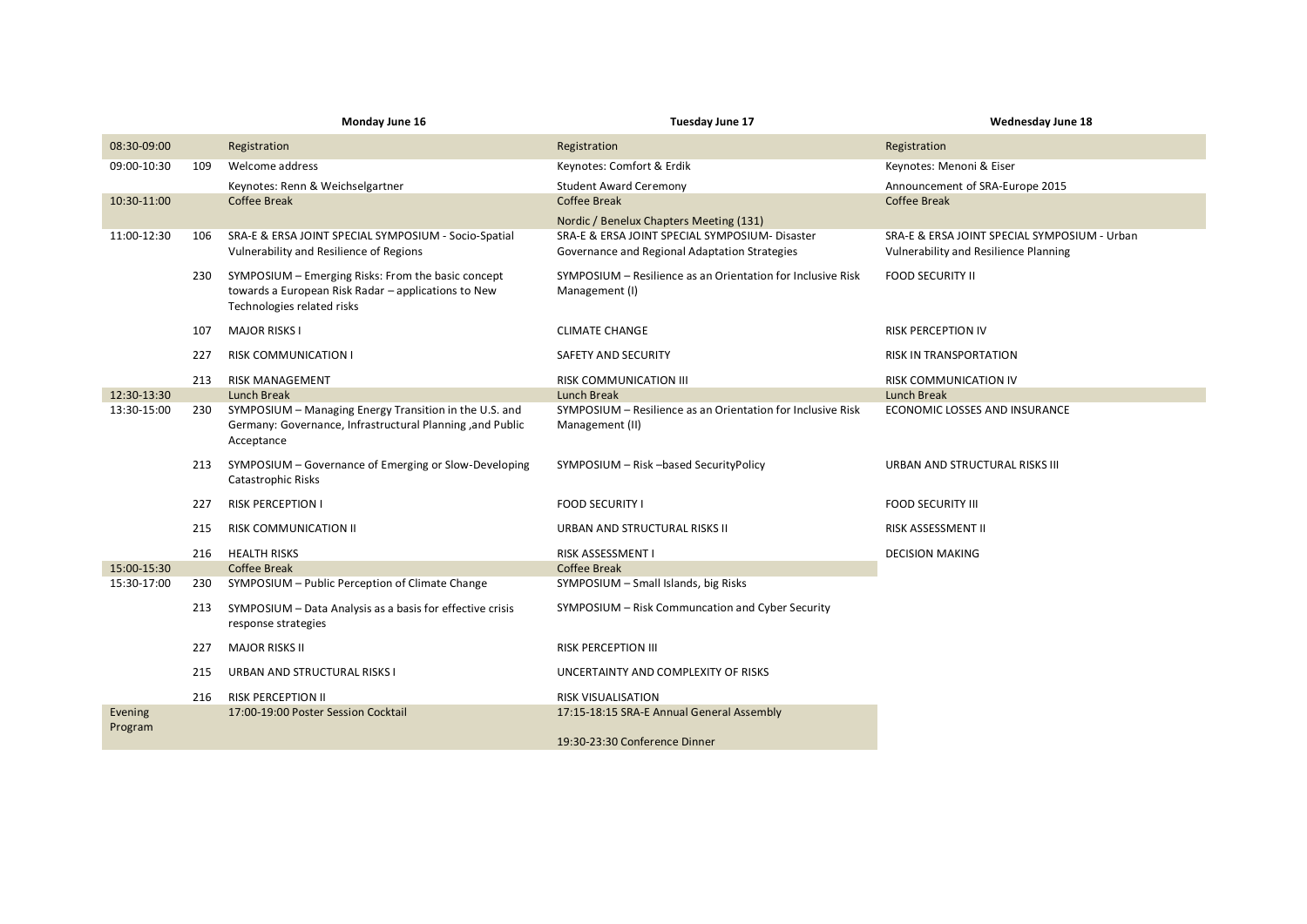# **MONDAY MORNING**

| 08:30-09:00 | Registration                                                                                                                            |                                                                                                                                                                                                                                                                                                                                                    |                                                                                                           |                                                                                                                                                                                                |                                                                                                                                                                                  |  |  |  |  |
|-------------|-----------------------------------------------------------------------------------------------------------------------------------------|----------------------------------------------------------------------------------------------------------------------------------------------------------------------------------------------------------------------------------------------------------------------------------------------------------------------------------------------------|-----------------------------------------------------------------------------------------------------------|------------------------------------------------------------------------------------------------------------------------------------------------------------------------------------------------|----------------------------------------------------------------------------------------------------------------------------------------------------------------------------------|--|--|--|--|
| 09:00-09:15 | Welcome address by Assoc.Prof. Seda Kundak                                                                                              |                                                                                                                                                                                                                                                                                                                                                    |                                                                                                           |                                                                                                                                                                                                |                                                                                                                                                                                  |  |  |  |  |
| 09:15-10:45 | Plenary Session I - Chair Assoc. Prof. Seda Kundak                                                                                      |                                                                                                                                                                                                                                                                                                                                                    |                                                                                                           |                                                                                                                                                                                                |                                                                                                                                                                                  |  |  |  |  |
|             |                                                                                                                                         | Prof. Ortwin Renn - Systemic Risk: Identifying, Addressing and Governing Global Threats                                                                                                                                                                                                                                                            |                                                                                                           |                                                                                                                                                                                                |                                                                                                                                                                                  |  |  |  |  |
|             |                                                                                                                                         | Dr. Juergen Weichselgartner - Towards Co-designing Resilience: Boundaries of a Contemporary Concept                                                                                                                                                                                                                                                |                                                                                                           |                                                                                                                                                                                                |                                                                                                                                                                                  |  |  |  |  |
| 10:45-11:00 | Coffee Break                                                                                                                            |                                                                                                                                                                                                                                                                                                                                                    |                                                                                                           |                                                                                                                                                                                                |                                                                                                                                                                                  |  |  |  |  |
| 11:00-12:30 | <b>SRA-E &amp; ERSA JOINT SPECIAL</b><br><b>SYMPOSIUM</b> - Socio-Spatial<br>Vulnerability and Resilience of<br>Regions                 | <b>SYMPOSIUM</b> - Emerging Risks:<br>From the basic concept towards a<br>European Risk Radar - applications<br>to New Technologies related risks                                                                                                                                                                                                  | <b>MAJOR RISKS I</b>                                                                                      | <b>RISK COMMUNICATION I</b>                                                                                                                                                                    | <b>RISK MANAGEMENT</b>                                                                                                                                                           |  |  |  |  |
|             | Chair: T. Baycan<br>Room:106                                                                                                            | Chair: A. Jovanovic<br>Room: 230                                                                                                                                                                                                                                                                                                                   | Chair: V. Lesnykh<br>Room: 107                                                                            | Chair: J. Wardman<br>Room: 227                                                                                                                                                                 | Chair: M. Numada<br>Room: 213                                                                                                                                                    |  |  |  |  |
|             | A. Taylan: A Methodology for Socio-<br>Spatial Vulnerability Analysis and<br>Risk Reduction Policies at the<br>Regional Scale in Turkey | A.S. Jovanovic; T. Aven; M. Löscher:<br>Emerging risks and standardization:<br>Applying CWA-DIN 16649:2013 in<br>the context of ISO 31000                                                                                                                                                                                                          | V. Lesnykh; T. Timofeeva:<br>Approaches to analysis and<br>classification of the intersystem<br>accidents | A.E. Enander; M. Börjesson; E.<br>Lindholm: Post-pandemic<br>nightmare: narcolepsy in the<br>Swedish media                                                                                     | M. Numada; K. Meguro:<br>Development of the disaster<br>management system for<br>municipalities based on the<br>experience of the 2011 Tohoku<br>disaster in Japan               |  |  |  |  |
|             | T. Baycan; B.S. Özen: Mapping<br>Social Vulnerability in Turkey                                                                         | J. Salverda; E. Hogendoorn; N.<br>Palmen; Y. Bruinen de Bruin; J.<br>Bakker; D. Sijm: The identification<br>and evaluation of new and emerging<br>chemical risks                                                                                                                                                                                   | T. Öberg: Substitution of chemicals<br>based on assessment of hazard, risk<br>and impact                  | A. Kause; M. Moussaïd; W.<br>Gaissmaier; M. Galesic: When peers<br>overrule probabilities: The interplay<br>between narratives and uncertainty<br>on risk perception in online<br>environments | B. Ungureanu; V. Cotorobai; I.C.<br>Cotorobai: Pro-Active Risk<br>Management Measures for<br>Disasters Generated by Sesmics<br><b>Actions in Urban Utility</b><br>Infrastructure |  |  |  |  |
|             | I. Daskalakis; K. Sapountzaki:<br>Transboundary Resilience: The<br>Cases of Drought and Water<br><b>Pollution Risks</b>                 | K. Øien; L. Bodsberg: Application of<br>the iNTeg-Risk Emerging Risk<br>Management Framework (ERMF) for<br>drilling in Arctic                                                                                                                                                                                                                      | W.W. Lee: Investigation of<br>Hazardous Materials Management<br>Systems in Science Parks, Taiwan          | P. Fleming; S. Watson; D.J. Zizzo:<br>Survey of potential determinants of<br>unlawful file sharing                                                                                             | K.G. Elgin; Y. Kaya; F. Azılı; Y. Kırbay<br>Reis: Risk management with a<br>project: ISMEP                                                                                       |  |  |  |  |
|             | S. Kundak: B.S. Özen: Evaluation of<br>the Black Sea Region through the<br>lens of Resilience                                           | O. Salvi; B. Caillard; S. Evanno:<br>Improving risk management and<br>acceptance of biogas in Europe<br>V. Pfau; A.S. Jovanovic: Academic<br>and professional education in the<br>area of risk egineering and risk<br>management: Concepts and<br>practical implementation<br>A.S. Jovanovic: Cognitive factors<br>hampering early recognition and |                                                                                                           | K. Sano: How we can improve the<br>trustability of scientific information                                                                                                                      |                                                                                                                                                                                  |  |  |  |  |

management of emerging risks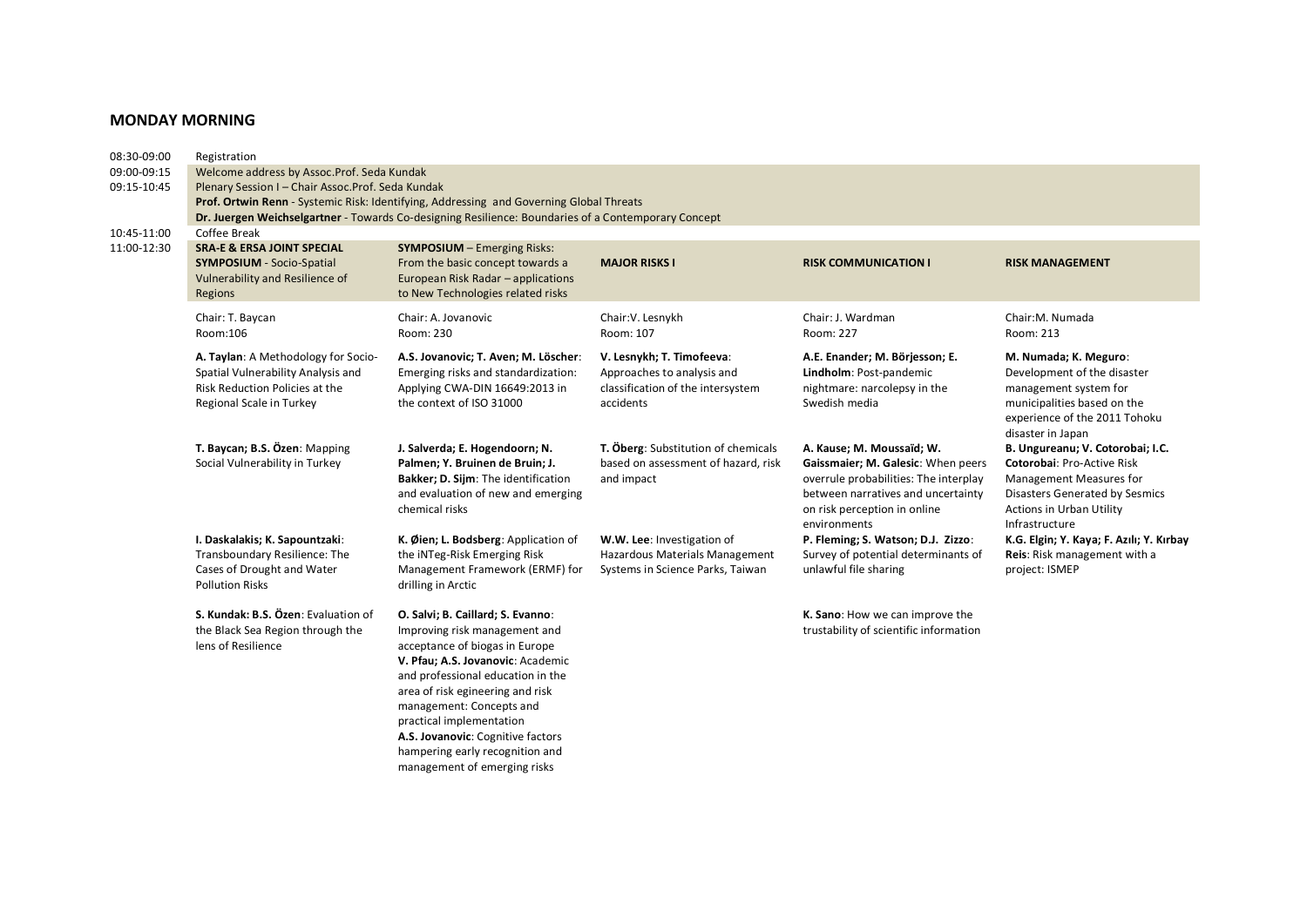## **MONDAY MID-DAY**

| 12:30-13:30 | Lunch                                                                                                                                                             |                                                                                                     |                                                                                                                                                   |                                                                                                                                                                                         |                                                                                                                                                                                                                                                                     |  |  |
|-------------|-------------------------------------------------------------------------------------------------------------------------------------------------------------------|-----------------------------------------------------------------------------------------------------|---------------------------------------------------------------------------------------------------------------------------------------------------|-----------------------------------------------------------------------------------------------------------------------------------------------------------------------------------------|---------------------------------------------------------------------------------------------------------------------------------------------------------------------------------------------------------------------------------------------------------------------|--|--|
| 13:30-15:00 | <b>SYMPOSIUM</b> - Managing Energy<br>Transition in the U.S. and Germany:<br>Governance, Infrastructural<br>Planning, and Public Acceptance                       | <b>SYMPOSIUM - Governance of</b><br><b>Emerging or Slow-Developing</b><br><b>Catastrophic Risks</b> | <b>RISK PERCEPTION I</b>                                                                                                                          | <b>RISK COMMUNICATION II</b>                                                                                                                                                            | <b>HEALTH RISKS</b>                                                                                                                                                                                                                                                 |  |  |
|             | Chair: P.J. Schweizer<br>Room: 230                                                                                                                                | Chair: M.V. Florin<br>Room: 213                                                                     | Chair: M. Nippa<br>Room:227                                                                                                                       | Chair: I.G.J. Dawson<br>Room: 215                                                                                                                                                       | Chair:M. Revie<br>Room: 216                                                                                                                                                                                                                                         |  |  |
|             | D. Bidwell: The Strength and<br>Structure of Attitudes towards<br>Renewable Energy                                                                                | M.V. Florin: Challenges and<br>Objectives of a Protocol for<br><b>Emerging Risk Governance</b>      | S. Kundak: Perceived Risks and<br>Urban Regeneration in Istanbul                                                                                  | C.J. Yi; M. Kuri: Prospect of the<br>online communication in the event<br>of a disaster                                                                                                 | M.E. McDowell; S. Occhipinti; S.K.<br><b>Chambers:</b> Risk perception and<br>uncertainty in health contexts: The<br>role of personal experience with<br>prostate cancer on risk perceptions,<br>screening behavior, and the<br>implications for risk communication |  |  |
|             | P.J. Schweizer; J. Bovet: Engaging<br>the public in infrastructural planning<br>of high-voltage transmission lines:<br>deficits and potentials for<br>improvement | A. Nursimulu: Governance of Slow-<br>Developing Catastrophic Risks                                  | Y. Karatuna: Comparison of Seismic<br>Risk Perception of residents in<br>İstanbul in the frame of "Urban<br>Transformation Law"                   | H. Marynissen; D. Ladkin; D.<br>Denyer; C. Pilbeam: A constitutive<br>view on risk communication in<br>organisations managing high-risk<br>processes: Towards a conceptual<br>framework | M.Revie; T. McCarthy; C. Burns:<br>Measuring Implicit Risk in Obesity<br>and Unhealthy Eating                                                                                                                                                                       |  |  |
|             | J. Bovet; W. Köck: Crucial Issues of<br>the Energy Transition in Germany                                                                                          | C. Mazri: A protocol for emerging<br>risks governance                                               | A. loakeimidou; K. Sapountzaki:<br>Perception of natural /<br>environmental versus social risks in<br>economic crisis eras: The case of<br>Greece | M. Nishizawa: Need for more<br>dialogue-based communication<br>practices: After the Fukushima<br>accident                                                                               | M.Y. Hirst; L. Timotijevic; R.<br>Shepherd; J. Barnett; S. Cox:<br>Systematic exploration of<br>adolescents' non-participation in<br>screening for cardiac conditions in<br>the young                                                                               |  |  |
|             | S.P. Gasteyer: Keys, Imaginaries,<br><b>Engagement and Community</b><br><b>Bioenergy Prospects</b>                                                                |                                                                                                     | A.K. Isimekhai; J. Watt; H. Garelick;<br>D. Purchase: Environmental risk<br>associated with improper e-waste<br>activities in Lagos, Nigeria      | K.G. Elgin; Y. Kaya; F. Azılı; Y. Kırbay<br>Reis: Progressing risk perception in<br><b>ISMEP</b>                                                                                        | S.M. Driedger; M. Brouwers; G.<br>Annable: The challenges of an<br>effective message: What happens<br>when the evidence changes?                                                                                                                                    |  |  |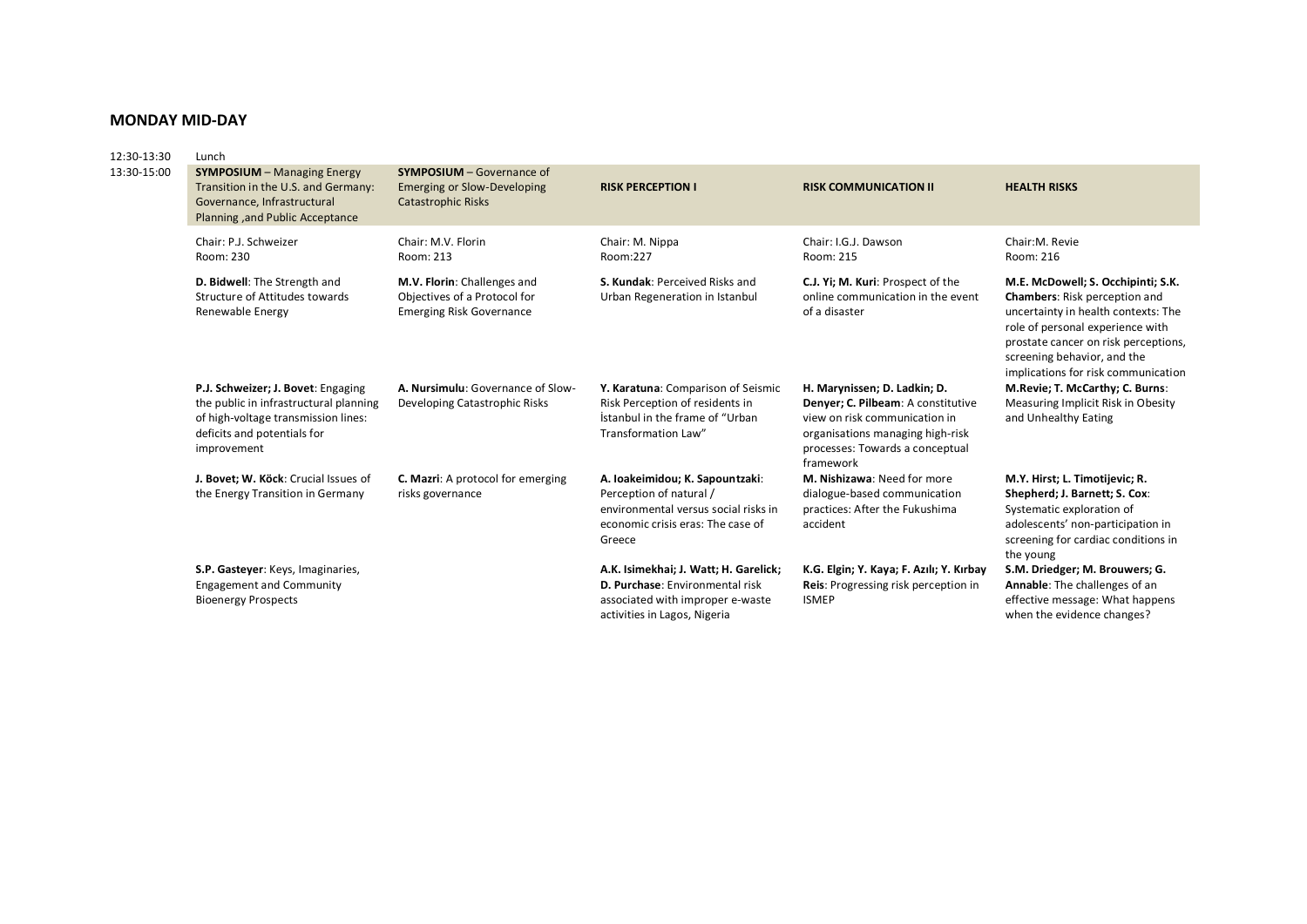## **MONDAY AFTERNOON**

| Coffee Break                                                                                                                                                                                           |                                                                                                                                                                                                          |                                                                                                                                                |                                                                                                                                                                                                     |                                                                                                                                                                      |  |  |  |
|--------------------------------------------------------------------------------------------------------------------------------------------------------------------------------------------------------|----------------------------------------------------------------------------------------------------------------------------------------------------------------------------------------------------------|------------------------------------------------------------------------------------------------------------------------------------------------|-----------------------------------------------------------------------------------------------------------------------------------------------------------------------------------------------------|----------------------------------------------------------------------------------------------------------------------------------------------------------------------|--|--|--|
| <b>SYMPOSIUM</b> - Public Perception of<br><b>Climate Change</b>                                                                                                                                       | <b>SYMPOSIUM</b> - Data Analysis as a<br>basis for effective crisis response<br>strategies                                                                                                               | <b>MAJOR RISKS II</b>                                                                                                                          | URBAN AND STRUCTURAL RISKS I                                                                                                                                                                        | <b>RISK PERCEPTION II</b>                                                                                                                                            |  |  |  |
| Chair: M. Siegrist<br>Room: 230                                                                                                                                                                        | Chair: S. Pieters<br>Room: 213                                                                                                                                                                           | Chair: T. Öberg<br>Room: 227                                                                                                                   | Chair: H. Türkoğlu<br>Room: 215                                                                                                                                                                     | Chair: Ö. Özdemir Yılmaz<br>Room: 216                                                                                                                                |  |  |  |
| G. Böhm; H.R. Pfister: Climate<br>change in the social media                                                                                                                                           | S. Pieters; H. Marynissen; T. Van<br>Achte; F. Vergeer; A.M. van het<br><b>Erve: The Crisis Communication</b><br>Work Process and The Role of Data<br>Analysis                                           | P.H. Lindøe; J. Kringen: A<br>Framework for a Social Contract<br>with Hazardous Industrial Areas                                               | G. Okumuş; D. Erdem Okumuş; Y.<br>Karatuna: New Risks Emerging from<br>Urban Development Policies and<br>Plans as Disaster Mitigation<br>Activities in Istanbul: Reserve<br><b>Settlement Areas</b> | M. Nippa; R.P. Lee: Assessing the<br>Impact of Subjective and Objective<br>Knowledge On Risk Perception and<br>Acceptance of A Controversial<br><b>Energy Source</b> |  |  |  |
| <b>O. Renn:</b> The Social Amplification /<br>Attenuation of Risk Framework:<br>Application to Climate Change                                                                                          | F. Vergeer; A.M. van het Erve; S.<br>Pieters; T. Van Achte; H.<br>Marynissen: Data Analysis as a Basis<br>for Effective Crisis Response<br>Strategies - The Link between<br>Analysis and Decision Making | V. Lesnykh; V. Petrov: Study of<br>failures in complex inhomogeneous<br>power transmission networks                                            | F. Atun: Knowledge into action:<br>disaster risk reduction in a<br>fluctuating environment                                                                                                          | R.P. Lee; F. Allard-Huver: A tale of<br>"two cultures"?: A critical<br>assessment of gender-education-<br>cultural divergence in energy<br>perception                |  |  |  |
| A. Taylor; W. Bruine de Bruin; S.<br>Dessai: Hot weather, wet weather<br>and climate change belief: the<br>relationship between perceptions of<br>weather and climate risk amongst<br>the UK public    | T. Van Achte; H. Marynissen; S.<br>Pieters; F. Vergeer; A.M. van het<br><b>Erve:</b> The Tasks and Tools of the<br>Analyst                                                                               | E. Yoshida; H. Kagemoto; Y. Akutsu:<br>Consensus building in safety and<br>security. The case study of<br>Fukushima evacuees returning<br>home | K. Sapountzaki; C. Baladinaki:<br>Necessity of and benefits from a<br>Multi-Risk Observatory: The Case of<br>The Southernmost Town Of EU,<br>Ierapetra, Crete                                       | <b>I. Soto: Public Awareness and</b><br>Opinion, and Social Opposition to<br>Energy Facility Siting in Chile:<br><b>Influencing Factors</b>                          |  |  |  |
| J. Shi; V. Visschers; M. Siegrist:<br>Public perception and willingness to<br>adapt behavior related to climate<br>change in Switzerland: The role of<br>knowledge, concern and cultural<br>worldviews | H. Marynissen; S. Pieters; T. Van<br>Achte; A.M. van het Erve; F.<br>Vergeer: Scientific Challenges for<br>Data Analyst in a Crisis<br><b>Communication Team</b>                                         |                                                                                                                                                | K.G. Elgin; Y. Kaya; F. Azılı; Y. Kırbay<br>Reis: Urban and structural risk<br>reduction in ISMEP                                                                                                   | R. van Poll: People's perception of<br>living near Wind Turbines in The<br>Netherlands                                                                               |  |  |  |
|                                                                                                                                                                                                        |                                                                                                                                                                                                          |                                                                                                                                                |                                                                                                                                                                                                     |                                                                                                                                                                      |  |  |  |

17:00-19:00 Poster Session Cocktail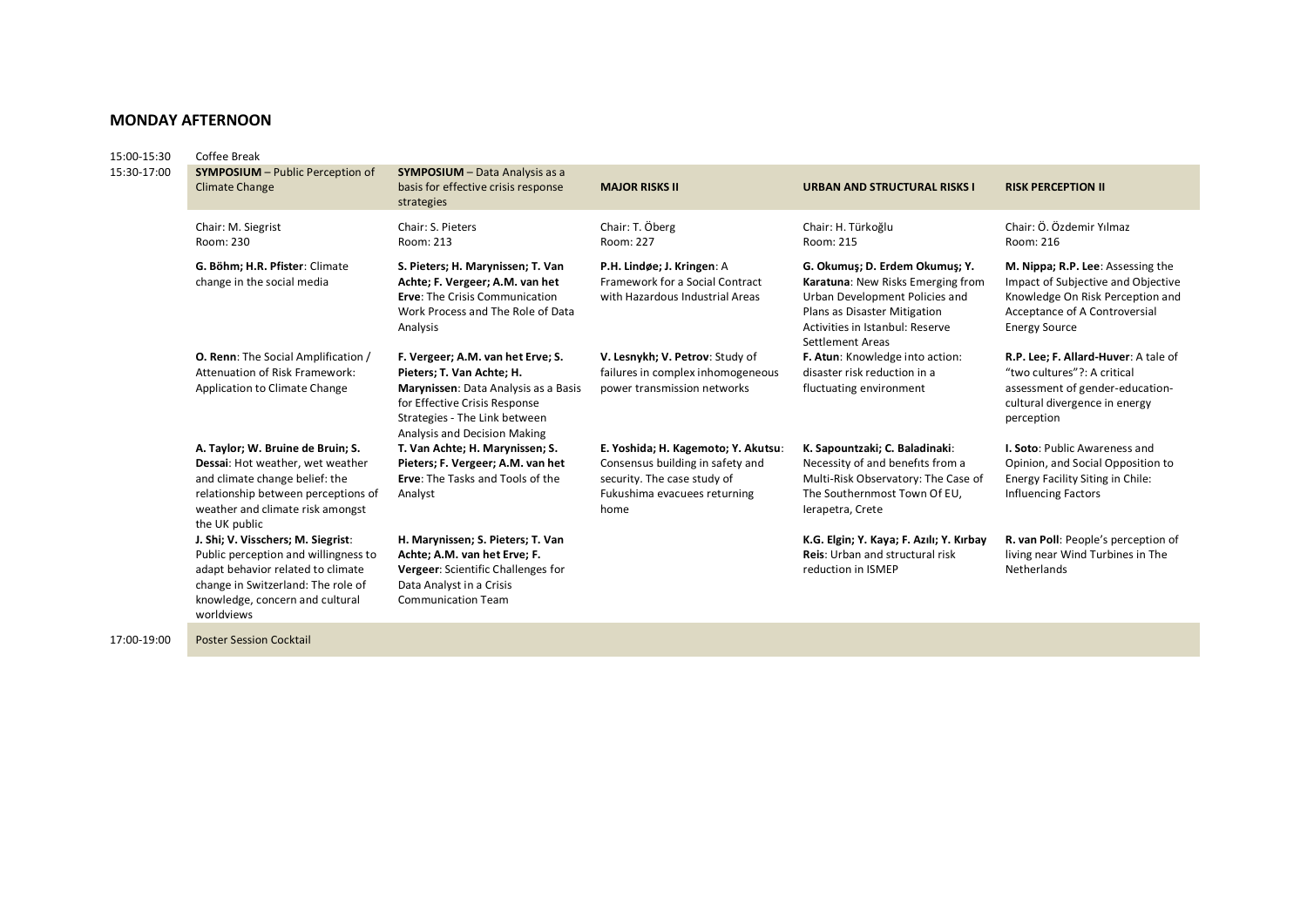# **TUESDAY MORNING**

| 08:30-09:00 | Registration                                                                                                             |                                           |                                    |                                        |                                      |  |  |  |  |
|-------------|--------------------------------------------------------------------------------------------------------------------------|-------------------------------------------|------------------------------------|----------------------------------------|--------------------------------------|--|--|--|--|
| 09:00-10:30 | Plenary Session I - Chair Dr. Lars Bodsberg                                                                              |                                           |                                    |                                        |                                      |  |  |  |  |
|             | Prof. Louise K. Comfort - Digital Technologies, Complex Systems, and Extreme Events: Measuring Change in Policy Networks |                                           |                                    |                                        |                                      |  |  |  |  |
|             | Prof. Mustafa Erdik - Earthquake risk and its mitigation in Istanbul                                                     |                                           |                                    |                                        |                                      |  |  |  |  |
|             | <b>Student Award Ceremony</b>                                                                                            |                                           |                                    |                                        |                                      |  |  |  |  |
| 10:30-11:00 | Coffee Break                                                                                                             | Nordic / Benelux Chapters Meeting (131)   |                                    |                                        |                                      |  |  |  |  |
| 11:00-12:30 | <b>SRA-E &amp; ERSA JOINT SPECIAL</b>                                                                                    | <b>SYMPOSIUM</b> - Resilience as an       |                                    |                                        |                                      |  |  |  |  |
|             | <b>SYMPOSIUM</b> - Disaster Governance                                                                                   | <b>Orientation for Inclusive Risk</b>     | <b>CLIMATE CHANGE</b>              | <b>SAFETY AND SECURITY</b>             | <b>RISK COMMUNICATION III</b>        |  |  |  |  |
|             | and Regional Adaptation Strategies                                                                                       | Management (I)                            |                                    |                                        |                                      |  |  |  |  |
|             |                                                                                                                          |                                           | Chair: W. Bruine de Bruin          | Chair: F.E. Bouder                     | Chair: S. Pieters                    |  |  |  |  |
|             | Chair: T. Baycan<br>Room: 106                                                                                            | Chair: O. Renn & P. Sellke                | Room: 107                          | Room: 227                              | Room: 213                            |  |  |  |  |
|             |                                                                                                                          | Room: 230                                 |                                    |                                        |                                      |  |  |  |  |
|             | M. Bakema; C. Parra; P. McCann; P.                                                                                       | <b>O. Renn: Resilience: Concept and</b>   | D. Osberghaus: Prospect Theory,    | L. Kirval; O.S. Durak: Prevention of   | J. Rehacek; J. Dlabka; B. Baudisova; |  |  |  |  |
|             | Dalziel; C. Saunders: Disaster                                                                                           | Application to Risk Governance            | Mitigation and Adaptation to       | <b>Risks in Territorial Waters and</b> | K. Blazkova; P. Ruzickova; P.        |  |  |  |  |
|             | Governance towards Resilience - A                                                                                        |                                           | Climate Change                     | International Seas: The Case of        | Danihelka: Efficiencing of the major |  |  |  |  |
|             | Post-Earthquake Christchurch Case                                                                                        |                                           |                                    | Piracy and Armed Robbery               | accident risk communication to the   |  |  |  |  |
|             | Study                                                                                                                    |                                           |                                    | Threatening International Trade and    | awareness and preparedness of        |  |  |  |  |
|             |                                                                                                                          |                                           |                                    | Security                               | citizens                             |  |  |  |  |
|             | E. Orhan Nalbantoğlu: Integrating                                                                                        | A. Klinke: Reconsidering Trust as         | W. Bruine de Bruin; G. Wong-       | S.G. Lord; R. Nunes-Vaz; D. Bilusich:  | J. Wardman: The Communicative        |  |  |  |  |
|             | post-disaster adaptation strategies                                                                                      | Key Resourse of Post-normal Risk          | Parodi; M.G. Morgan: Public        | Robust risk assessment in national     | Constitution of Nuclear Risk and     |  |  |  |  |
|             | of businesses to community                                                                                               | Governance                                | perceptions of flood risk and the  | security capability prioritisation     | Safety in Hong Kong: An              |  |  |  |  |
|             | resilience: A case from Turkey                                                                                           |                                           | role of climate change             |                                        | Interpretative Analysis              |  |  |  |  |
|             |                                                                                                                          |                                           |                                    |                                        |                                      |  |  |  |  |
|             | P. Shahmohamadi: Adaptation                                                                                              | <b>D. Scheer:</b> The distinction between | A.S. Parchment; S. Rocks; S. Jude: | M.K. Ylönen: Nuclear Safety:           | M.A. Jenny; A. Kause: Goals in risk  |  |  |  |  |
|             | Strategies Against Urban Heat Island                                                                                     | risk and hazard: understanding and        | Multi-dimensional hazard           | <b>International and National</b>      | communication and their              |  |  |  |  |
|             | Effects in the Tehran Metropolitan                                                                                       | use in stakeholder communication          | identification: An alternative     | <b>Isomorphic Pressures</b>            | implications for effective           |  |  |  |  |
|             | Area: with Focus on Greenery and                                                                                         |                                           | approach to climate change risk    |                                        | communication methods: A             |  |  |  |  |
|             | High Albedo Material Effects                                                                                             |                                           | assessment for a water and waste   |                                        | taxonomy                             |  |  |  |  |
|             |                                                                                                                          |                                           | management case study              |                                        |                                      |  |  |  |  |
|             | A. Taylan: A Proposal for                                                                                                | P. Sellke: Foresight tools for            | S. Seebauer; C. Pfurtscheller:     | F.E. Bouder: Explicitly Considering    | D. Baş: Risk and Public Information: |  |  |  |  |
|             | Governance of Risk Reduction                                                                                             | responding to cascading effects in a      | Autonomous adaptation to flood     | Safety: learning from European         | Seveso II Directive European         |  |  |  |  |
|             | through Development Planning                                                                                             | crisis                                    | risks by private households in     | experiences to improve Dutch policy    | <b>Implementation Examples</b>       |  |  |  |  |
|             | Beyond Boundaries of Planning                                                                                            |                                           | Austria                            |                                        |                                      |  |  |  |  |
|             | Hierarchy in Turkey                                                                                                      |                                           |                                    |                                        |                                      |  |  |  |  |
|             |                                                                                                                          | V. Schetula: Energy transition and        | G. Minucci: Adaptive Water         | N. Rossignol; C. Turcanu:              |                                      |  |  |  |  |
|             |                                                                                                                          | risk acceptance                           | Management and Drought Risk. The   | Representations of Incident            |                                      |  |  |  |  |
|             |                                                                                                                          |                                           | case study of the Municipality of  | Reporting as a Collective Learning     |                                      |  |  |  |  |
|             |                                                                                                                          |                                           | Tomave (Bolivia)                   | Process                                |                                      |  |  |  |  |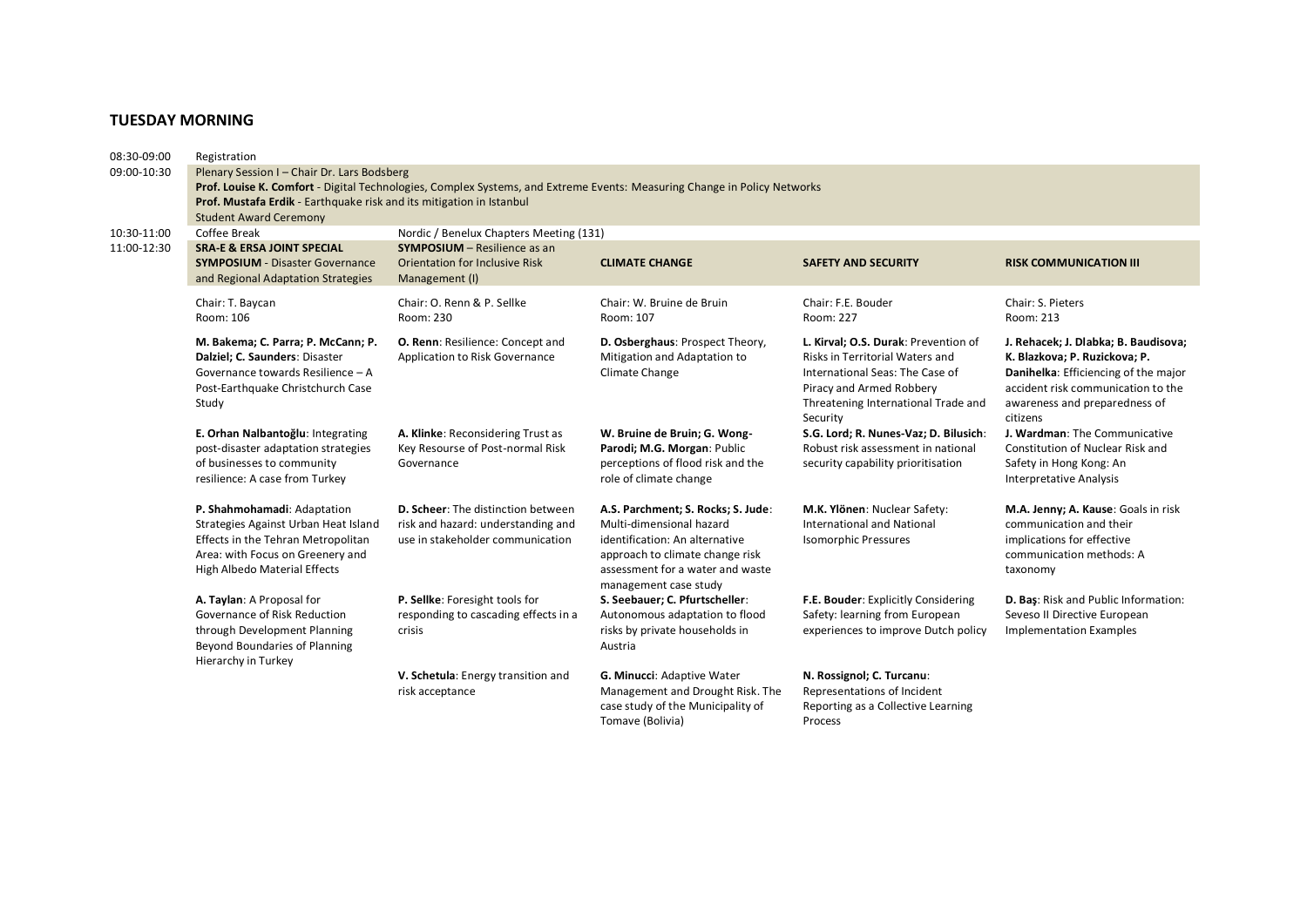# **TUESDAY MID-DAY**

| 12:30-13:30<br>13:30-15:00 | Lunch                                                                                                                                                                                                                                    |                                                                                                                                                |                                                                                                                                                                                                                        |                                                                                                                                                                                         |                                                                                                                 |  |  |  |
|----------------------------|------------------------------------------------------------------------------------------------------------------------------------------------------------------------------------------------------------------------------------------|------------------------------------------------------------------------------------------------------------------------------------------------|------------------------------------------------------------------------------------------------------------------------------------------------------------------------------------------------------------------------|-----------------------------------------------------------------------------------------------------------------------------------------------------------------------------------------|-----------------------------------------------------------------------------------------------------------------|--|--|--|
|                            | <b>SYMPOSIUM</b> - Resilience as an<br><b>Orientation for Inclusive Risk</b><br>Management (II)                                                                                                                                          | SYMPOSIUM - Risk -based<br>SecurityPolicy                                                                                                      | <b>FOOD SECURITY I</b>                                                                                                                                                                                                 | URBAN AND STRUCTURAL RISKS II                                                                                                                                                           | <b>RISK ASSESSMENT I</b>                                                                                        |  |  |  |
|                            | Chair: O. Renn & P. Sellke<br>Room: 230                                                                                                                                                                                                  | Chair: J. Cano<br>Room: 213                                                                                                                    | Chair: C. Wagner<br>Room: 227                                                                                                                                                                                          | Chair: K. Sapountzaki<br>Room: 215                                                                                                                                                      | Chair: Ö. Tüz<br>Room: 216                                                                                      |  |  |  |
|                            | G. Wachinger; S.K. Wist; J. Hilpert;<br><b>O. Renn: Is a fair consensus possible</b><br>in health care and sustainability<br>conflicts? A comparison of three<br>different citizen participation<br>processes with a focus on resilience | D. Ríos Insua; J. Cano: Multithreat<br>Multisite Protection: An Adversarial<br>Risk Analysis Approach                                          | M. Kuttschreuter; F. Hilverda: What<br>motivates European consumers to<br>process information on food risks?                                                                                                           | E. Gencer: After Hurricane Sandy:<br><b>Urban Planning and Disaster</b><br>Resilience in Hoboken, New Jersey                                                                            | F. Kog; H. Yaman: Risk Assessment<br>in the Recent Studies of Contractor<br>Prequalification and Selection      |  |  |  |
|                            | S.K. Wist; G. Wachinger; O. Renn; T.<br>Sammet: Civil Participation<br>Procedures as a Health Promotion<br>Policy Tool to Prevent Health Risks:<br>Different Formats for Different Age<br>Groups                                         | M. de Gramatica; F. Massacci; J.<br>Williams: Agency Problems in<br>Security Regulation                                                        | A. Ronteltap; M. Reinders; S. van<br>Dijk; S. Heijting; I. van der Lans; B.<br>Lotz: Consumer response to new<br>agrifood technologies: the influence<br>of technology features                                        | C.O. Kalender; H. Sahin: Risks of<br>Urban Reflections on a Non-Urban<br>Geography: Burgazada Case                                                                                      | Ö. Tüz; S. Ebesek: Construction<br>Projects Risks from the Perspective<br>of Project Management                 |  |  |  |
|                            | R. Schroeter: Opportunities and<br>Limitations of Public Participation                                                                                                                                                                   | U. Turhan; J. Cano; A. Tedeschi; A.<br>Pollini: Modeling Security Threats in<br>the Airport domain through<br><b>Adversarial Risk Analysis</b> | N. Boase; M. White; W. Gaze; C.<br><b>Redshaw: Public Perception of Food</b><br>Risks and Benefits: Combining the<br>Mental Models Approach with the<br>Theory of Planned Behaviour and<br><b>Consumer Values</b>      | H. Türkoğlu; R. Karagüzel; E. Yüzer;<br>F. Karaer: A Participatory Urban Risk<br>Analysis in Spatial Planning: Bursa<br>Turkey                                                          | D. Sengül: Business Continuity:<br>International Standards, Risk<br>Definitions and Risk Analysis               |  |  |  |
|                            | R. Goldschmidt: Format selection<br>and effectiveness in risk<br>communication and decision making<br>processes. A systematic empirical<br>comparison of seven participatory<br>formats<br>H. Li; U. Pfenning: An agent-based            |                                                                                                                                                | S. Crovato; C. Mantovani; A. Pinto;<br>F. D'Este; G. Mascarello; L.<br>Ravarotto: Defining guidelines for<br>the management of microbiological<br>risk in food: application of the<br>consensus conference methodology | I.C. Cotorobai; V. Cotorobai; I.C.<br>Brâncă; B. Ungureanu: New<br>paradigms helpful into the risk<br>management policies for urban<br>utilities systems: urban resilience<br>and other | <b>B. Sunay: Comparison of Regional</b><br>Economical Resilience in Automobile<br>Industry in Europe and Turkey |  |  |  |

model of local energy autonomy in Germany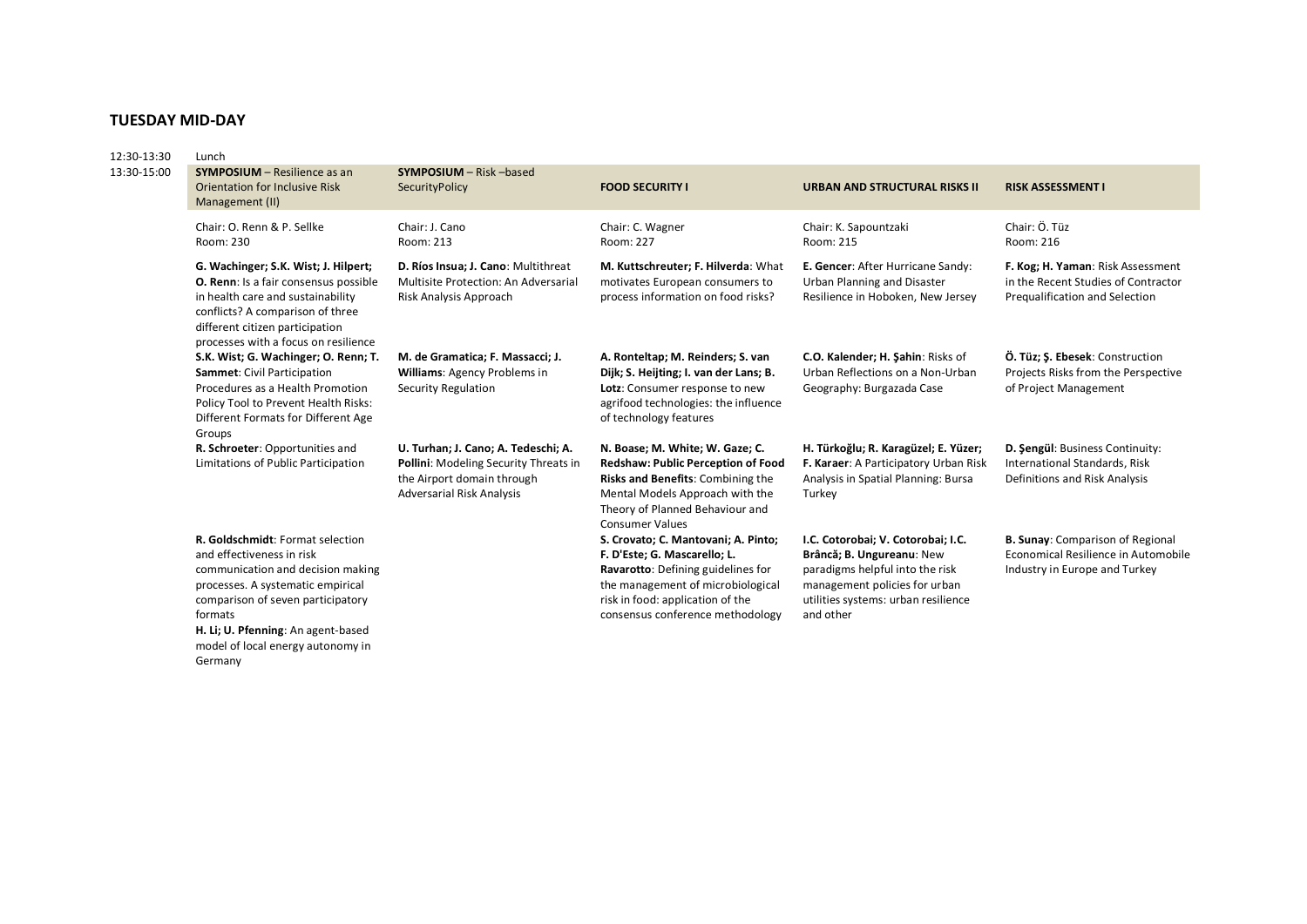## **TUESDAY AFTERNOON**

| 15:00-15:30 | Coffee Break                                                                                                                         |                                                                                                                                                                          |                                                                                                                                                                              |                                                                                                                                                                                                                                       |                                                                                                                                                                       |
|-------------|--------------------------------------------------------------------------------------------------------------------------------------|--------------------------------------------------------------------------------------------------------------------------------------------------------------------------|------------------------------------------------------------------------------------------------------------------------------------------------------------------------------|---------------------------------------------------------------------------------------------------------------------------------------------------------------------------------------------------------------------------------------|-----------------------------------------------------------------------------------------------------------------------------------------------------------------------|
| 15:30-17:00 | <b>SYMPOSIUM</b> - Small Islands, big<br><b>Risks</b>                                                                                | <b>SYMPOSIUM - Risk Communcation</b><br>and Cyber Security                                                                                                               | <b>RISK PERCEPTION III</b>                                                                                                                                                   | <b>UNCERTAINTY AND COMPLEXITY</b><br><b>OF RISKS</b>                                                                                                                                                                                  | <b>RISK VISUALISATION</b>                                                                                                                                             |
|             | Chair: J. Mysiak<br>Room: 230                                                                                                        | Chair: C. Burns<br>Room: 213                                                                                                                                             | Chair: R. van Poll<br>Room: 227                                                                                                                                              | Chair: S.G. Lord<br>Room: 215                                                                                                                                                                                                         | Chair: C. Jardine<br>Room: 216                                                                                                                                        |
|             | P. Mercogliano; J. Mysiak; A. Galli;<br>M. Amadio: Climate and Flood risk<br>assessment for the Republic of<br>Mauritius             | K. Quigley; C. Burns: How we talk<br>about Cyber-Security: Rhetorical<br>Analysis of the Language of Cyber<br>Security Gurus and Its Implications<br>for Public Managers | H.R. Pfister; G. Böhm; C. Bassarak:<br>The cognitive map of risk<br>perception: Fragility and morality<br>predict judgments of riskiness                                     | J.R. González Dan; M. Mellino; J.<br>Arnaldos; R. Bubbico; R.M. Darbra:<br>Introduction of the Human Factor in<br>the Generic Failures Frequencies of<br>Accidents through Fuzzy Logic                                                | S. Hauge; E. Okstad; R.<br>Tinmannsvik; J. Vatn; L. Bodsberg:<br>Online monitoring of major accident<br>risk in the petroleum industry                                |
|             | M. Amadio, J. Mysiak: Multi-hazard<br>evaluation of vulnerabilities<br>affecting freshwater availability in<br>Caribbean SIDSs       | T. McCarthy; C. Burns; M. Revie: Is<br>cyber-security risk perception driven<br>by automatic emotion activation?                                                         | N. Otsuka; H. Abe: Greening<br>brownfields to mitigate the<br>perceived risks of land<br>contamination: comparing post-<br>industrial sites in Germany, England<br>and Japan | P. Spruijt; S.C.S. Clahsen; A.B. Knol;<br>A.C. Petersen; E. Lebret: Different<br>Roles and Viewpoints of Scientists as<br>Policy Advisers; the Cases of<br>Electromagnetic Fields, Particulate<br>Matter and Antimicrobial Resistance | C. Jardine; S. Genuis; M.<br>Lukasewich; K. Tang: Promoting<br>Participatory Health Risk<br>Communication through Community<br><b>Generated Visual Messages</b>       |
|             | E. Gencer: Urban Vulnerability to<br><b>Natural Disasters and Climate</b><br>Change in the SIDS of the Caribbean<br>Region           | <b>C. Burns: Implicit Risk and Implicit</b><br>Trust in Cyber-Security: Comparing<br><b>Experts and Laypeople</b>                                                        | M. Siegrist; B. Sütterlin; C. Keller:<br>Why have people changed their<br>attitudes toward nuclear power<br>after the accident in Fukushima?                                 | <b>M. Kritikos: EC Ethics Review</b><br>Committees: a sui generis<br>supranational risk governance<br>experiment in the European<br>Research Area                                                                                     | M. Charrière; T. Bogaard; S. Junier;<br>J.P. Malet; E. Mostert: Testing the<br>impact on natural risks' awareness<br>of visual communication through an<br>exhibition |
|             | E. Calliari: Loss & Damage: what is<br>new for Small Island Developing<br>States within the Warsaw<br><b>International Mechanism</b> | H. Cheng; C. Burns; M. Revie:<br><b>Communicating Risk Information</b><br>about Cyber-Security through<br>Visualizations                                                 | M. Kosugi: Japanese attitudes<br>toward nuclear power and global<br>warming                                                                                                  | G.E. Torgersen; H. Saeverot: What is<br>"the Unforseen"?                                                                                                                                                                              | M.P. White; W. Stahl-Timmins; S.<br>Pahl; D. Michael: Improving public<br>understanding of the health risks of<br>climate change using information<br>graphics        |
|             |                                                                                                                                      |                                                                                                                                                                          | T. Aydın; Ö. Özdemir Yılmaz:<br><b>Business Disaster Preparedness of</b><br>SMEs: A Survey Study in METU<br>Technopark                                                       |                                                                                                                                                                                                                                       |                                                                                                                                                                       |
| 17:15-18:15 | <b>SRA-E Annual General Assembly</b>                                                                                                 |                                                                                                                                                                          |                                                                                                                                                                              |                                                                                                                                                                                                                                       |                                                                                                                                                                       |

19:30-23:30 Conference Dinner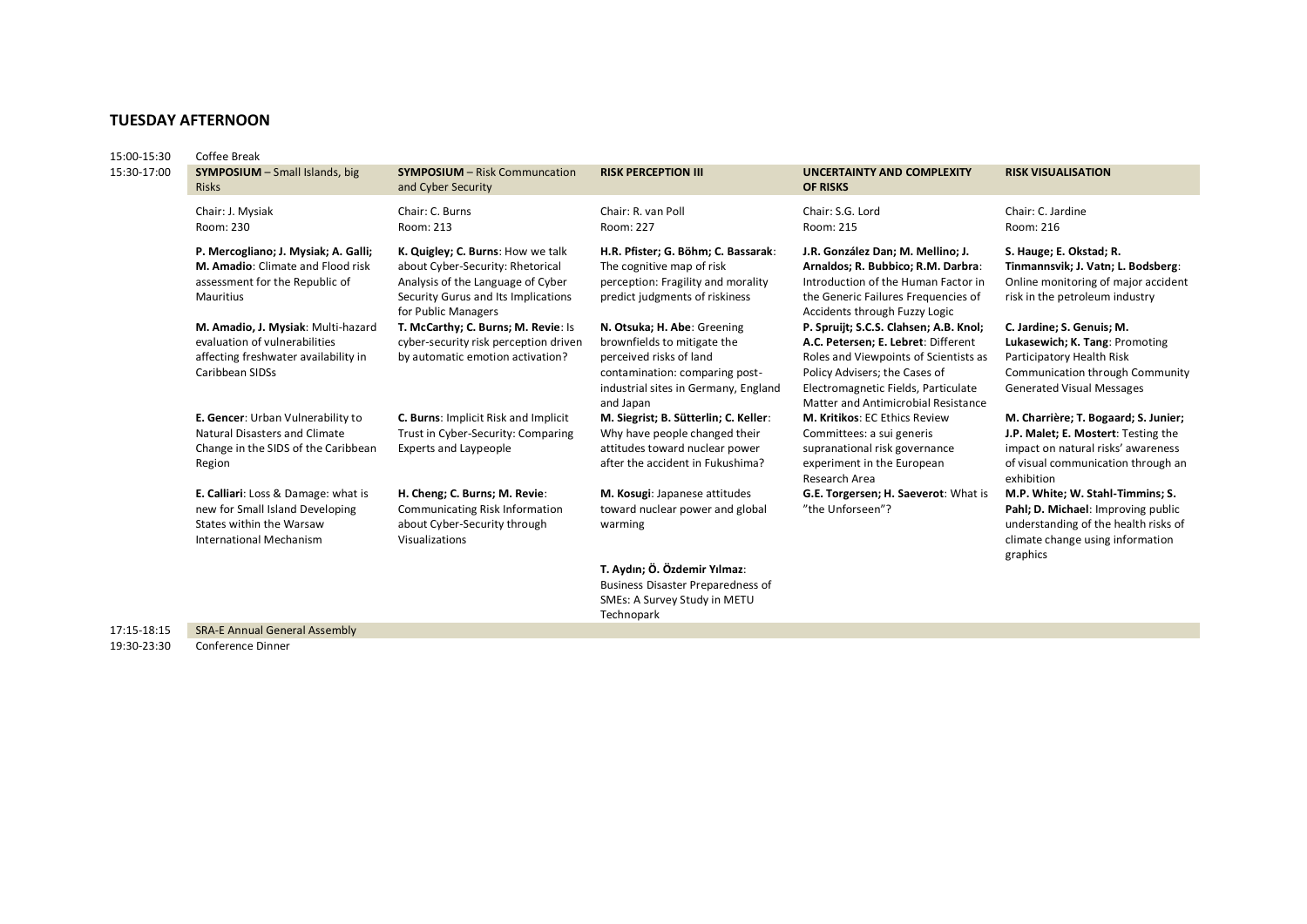#### **WEDNESDAY MORNING**

| 08:30-09:00 | Registration                                                                                                          |                                                                               |                                                                       |                                                                         |                                                                   |  |  |  |  |
|-------------|-----------------------------------------------------------------------------------------------------------------------|-------------------------------------------------------------------------------|-----------------------------------------------------------------------|-------------------------------------------------------------------------|-------------------------------------------------------------------|--|--|--|--|
| 09:00-10:30 | Plenary Session I - Chair Prof. Michael Siegrist                                                                      |                                                                               |                                                                       |                                                                         |                                                                   |  |  |  |  |
|             | Prof. S. Menoni - Crossing disciplinary and academic/practice boundaries to develop enhanced tools of risk governance |                                                                               |                                                                       |                                                                         |                                                                   |  |  |  |  |
|             | Prof. J.R. Eiser - Why Risk Perceptions Resist Change                                                                 |                                                                               |                                                                       |                                                                         |                                                                   |  |  |  |  |
|             | Announcement of SRA-E 2015                                                                                            |                                                                               |                                                                       |                                                                         |                                                                   |  |  |  |  |
| 10:30-11:00 | Coffee Break                                                                                                          |                                                                               |                                                                       |                                                                         |                                                                   |  |  |  |  |
| 11:00-12:30 | <b>SRA-E &amp; ERSA JOINT SPECIAL</b>                                                                                 |                                                                               |                                                                       |                                                                         |                                                                   |  |  |  |  |
|             | <b>SYMPOSIUM</b> - Urban Vulnerability                                                                                | <b>FOOD SECURITY II</b>                                                       | <b>RISK PERCEPTION IV</b>                                             | <b>RISK IN TRANSPORTATION</b>                                           | <b>RISK COMMUNICATION IV</b>                                      |  |  |  |  |
|             | and Resilience Planning                                                                                               |                                                                               |                                                                       |                                                                         |                                                                   |  |  |  |  |
|             | Chair: T. Baycan                                                                                                      | Chair: M. Kuttschreuter                                                       | Chair: A.E. Enander                                                   | Chair: I. Kozine                                                        | Chair: M. White                                                   |  |  |  |  |
|             | Room:106                                                                                                              | Room: 230                                                                     | Room: 107                                                             | Room: 227                                                               | Room: 213                                                         |  |  |  |  |
|             |                                                                                                                       |                                                                               |                                                                       |                                                                         |                                                                   |  |  |  |  |
|             | Z.D. Yaman Galantini; A. Tezer: A                                                                                     | A. Bearth; M.E. Cousin; M. Siegrist:                                          | M. Börjesson; A. Enander: Military                                    | J.F. David: Railway Transportation                                      | I.G.J. Dawson; J.E.V. Johnson; M.A.                               |  |  |  |  |
|             | New Evolving Urban Planning                                                                                           | Artificial sweeteners and food                                                | identity and risk perceptions among                                   | Pollution and its Local Assessment -                                    | Luke: A Recipe for Disaster? How                                  |  |  |  |  |
|             | Paradigm: 'Urban Resilience                                                                                           | colorants - a model investigating                                             | Swedish military groups                                               | Case of Brake Pads Emission - Legal                                     | Risk Factor Quantity Can Influence                                |  |  |  |  |
|             | Planning'                                                                                                             | the predictors of avoidance and risk                                          |                                                                       | Process and Indemnification                                             | <b>Risk Judgments</b>                                             |  |  |  |  |
|             |                                                                                                                       | perception                                                                    |                                                                       |                                                                         |                                                                   |  |  |  |  |
|             | I. Marques; G. Mendes; M.                                                                                             | C. Wagner; B. Geueke; J. Muncke:                                              | S. Pahl; B. Hartley; R.C. Thompson:                                   | I. Kozine; N.J. Duijm; J.                                               | S. Pieters: The role of crisis<br>communication exercises and the |  |  |  |  |
|             | Ridgway; F. Döhler: Post-Carbon<br>Cities Index: Evaluation Mechanism                                                 | Potential safety gaps in food contact<br>regulation - Food contact substances | European views of an ocean-related<br>environmental risk: The case of | Thommesen: Cognitive modelling of<br>train drivers for improving safety | critical factors required for effective                           |  |  |  |  |
|             | of the Transition Process                                                                                             | on regulatory and advocacy                                                    | marine litter                                                         |                                                                         | impact on learning                                                |  |  |  |  |
|             |                                                                                                                       | <b>Chemicals of Concern lists</b>                                             |                                                                       |                                                                         |                                                                   |  |  |  |  |
|             | A. Aygün; T. Baycan: Vulnerability                                                                                    | M. Aoyagi: Overcoming rumors                                                  | K. Giritli Nygren; S. Öhman; A.                                       | S.H. Jorgensen: Reducing Urban                                          | E.B. Connelly; L.C. Peterson; A.F.                                |  |  |  |  |
|             | Assessment of Urban Sectors to                                                                                        | against radioactive contamination of                                          | Olofsson: The doing and undoing of                                    | Road Traffic Risk - Trends and                                          | Clarens; J.H. Lambert: Identifying                                |  |  |  |  |
|             | Climate Change in Istanbul                                                                                            | foods                                                                         | risk in everyday life of lesbian, gay,                                | Forecasting                                                             | disruptive scenarios for supply                                   |  |  |  |  |
|             |                                                                                                                       |                                                                               | bi- and trans persons                                                 |                                                                         | chains with application to                                        |  |  |  |  |
|             |                                                                                                                       |                                                                               |                                                                       |                                                                         | emergency management and                                          |  |  |  |  |
|             |                                                                                                                       |                                                                               |                                                                       |                                                                         | aviation biofuels                                                 |  |  |  |  |
|             | Z.D. Yaman Galantini; A. Tezer:                                                                                       | M. Reinders; A. Ronteltap; A.                                                 | N. Oyibo; J. Watt; G. Weller:                                         |                                                                         | S. Ohnuma; K. Ishiyama: Can fair                                  |  |  |  |  |
|             | From Urban Stability to Urban                                                                                         | Fischer: Individual perceptions of                                            | Evaluating lay knowledge of                                           |                                                                         | procedure lessen protected values                                 |  |  |  |  |
|             | Dynamism: Comparison Between                                                                                          | new food technologies - looking                                               | maternal mortality in Nigeria                                         |                                                                         | in NIMBY? a case study of Horonobe                                |  |  |  |  |
|             | Sustainability and Resilience                                                                                         | beyond the rational actor model                                               |                                                                       |                                                                         | Underground Research Center for                                   |  |  |  |  |
|             |                                                                                                                       |                                                                               |                                                                       |                                                                         | the disposal of radioactive waste                                 |  |  |  |  |